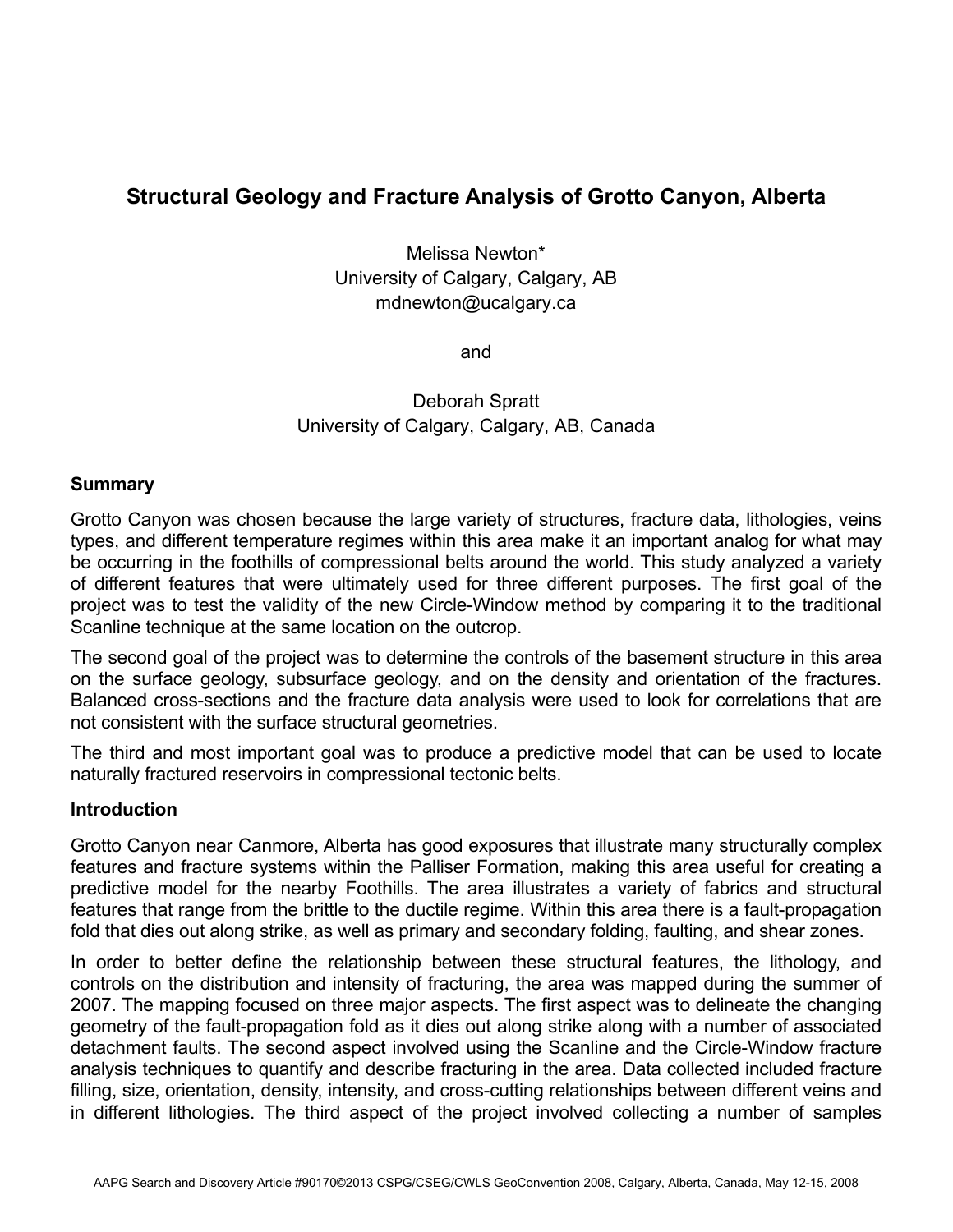representing fault breccias, shear zones, fracture fillings, and lithologies for analysis in more detail in thin sections to determine their fabrics.

## **Theory and/or Method**

The area between Grotto Mountain and the ridge of Gap Peak was mapped down to Highway 1A. This area is roughly 5 km in length and about 1 km wide. An entire summer was spent mapping dominantly within the Palliser Formation, but the Banff and Exshaw formations, the Rundle Group, and the Alexo Formation were also seen. The main features of interest were the structures, the locations and densities of the fractures in different layers of the Palliser Formation, the brittle and ductile features, and the collectable data for fracture analysis in the well exposed parts of Grotto Creek and Steven Creek.

Two methods of fracture analysis are used in this study area. The traditional Scanline method involves laying a tape along the length of an outcrop and determining its orientation. Then the position along it where each fracture intersects the tape, the orientation, length of the fracture, and the type of fracture are recorded. The Circle-Window method involves drawing a circle on the outcrop that encompasses at least 30 different fractures to make sure that the results are unbiased and statistically significant. Once the circle is on the outcrop, one counts the number of fractures that intersect the circle and the number of fractures that terminate within the circle. These two measurements should provide an accurate density and intensity of the fractures.

In order to test this new method of fracture analysis, the Circle-Window technique was used at the same location as the Scanline technique. The Circle-Window technique was also used in specific and various locations throughout the area where the Scanline method could not be used due to the limited size or accessibility of the outcrops. The specific locations were chosen to allow determination of the change in density and intensity of the fractures nearing different structural features, such as faults and shear zones, and on differently oriented surfaces, for instance horizontal and vertical surfaces, that were near each other.

### **Examples**

The following two figures illustrate a few of the results gained from the fracture analysis done in the southern part of Grotto Creek. The first figure shows the densities (fractures/metre) calculated by the Scanline technique over four metre intervals. The blocks' colours represent the fracture densities within that area and their orientations are parallel to the dominant fracture strike within that interval. There is a clear trend in the southernmost part of the creek showing the regular orientation of the blocks and the location of a swarm (higher density area). The northern part of the creek shows no obvious pattern of fracture orientations or locations of swarms. This is most likely due to a number of shear zones and faults at this location. These trends indicate the dependence of the fracture systems on the local structures in the study area.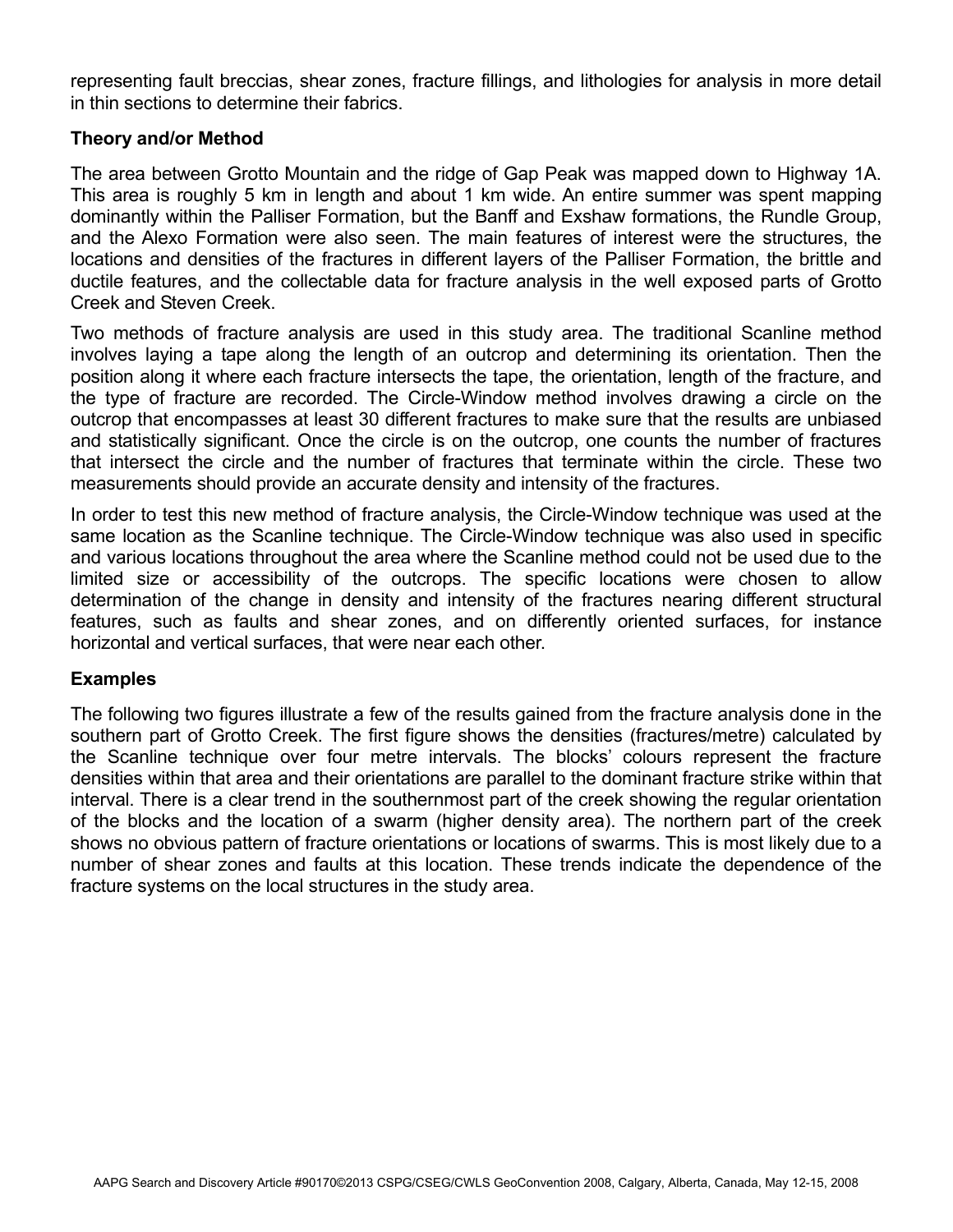

Figure 1: Densities (fracture/m) calculated from the Scanline technique over 4 m intervals. White areas represent no measurements or no outcrop. Rectangles are aligned parallel to the dominant fracture strike over that interval.



Figure 2: Densities (fracture/m) calculated for both methods were measured at the same locations on the outcrop.